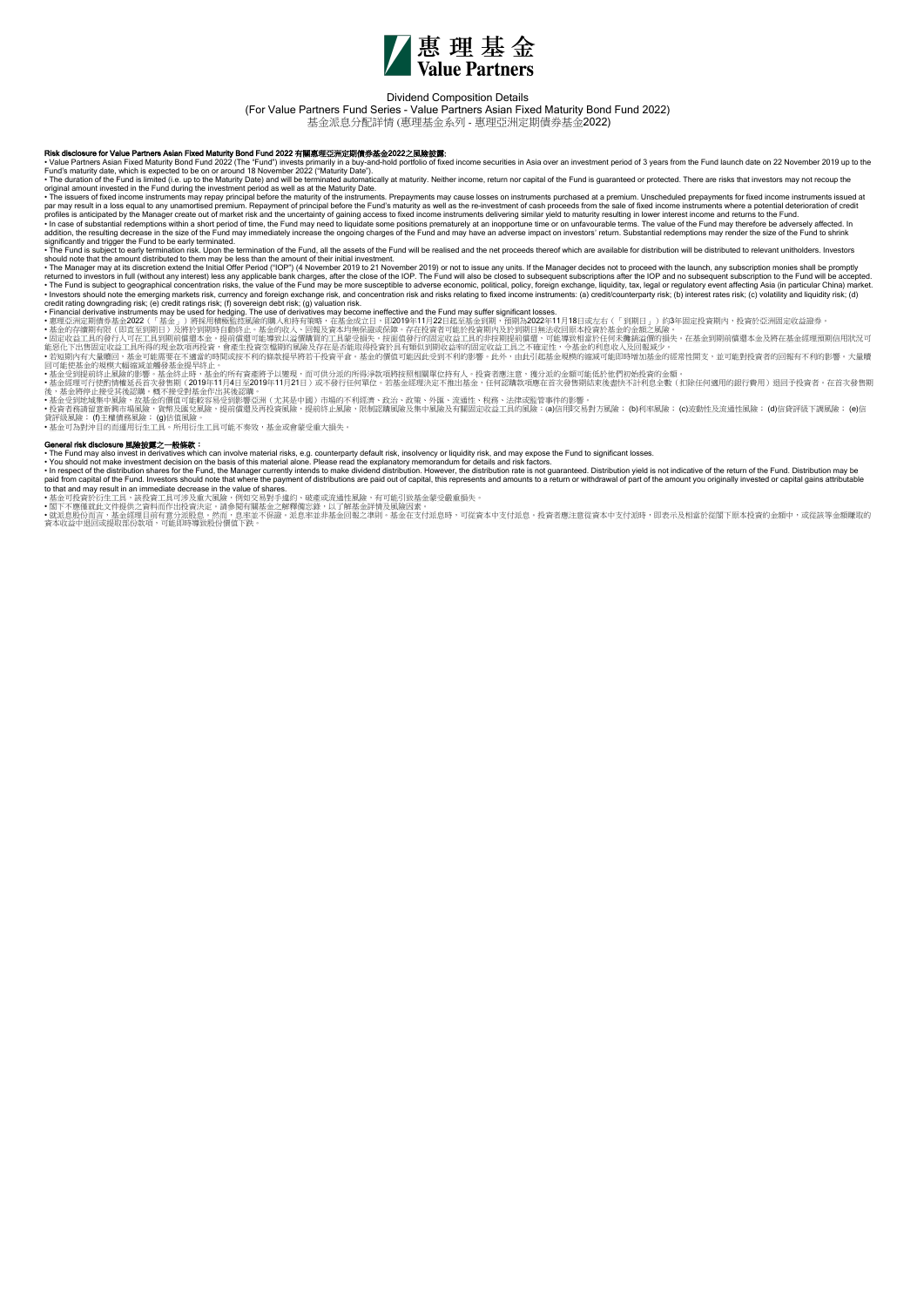Fund Name 基金名稱: Value Partners Fund Series - Value Partners Asian Fixed Maturity Bond Fund 2022 惠理基金系列 - 惠理亞洲定期債券基金2022<br>Share Class 股份類別: Class A AUD Hedged MDis<br>ISIN Code 國際證券號碼: HK0000541752

| Ex-Dividend<br>Date<br>除息日 | Currency<br>貨幣 | <b>Ex-Dividend Date NAV</b><br>除息日<br>資產淨值 | <b>Dividend</b><br>Per Unit<br>每單位派息 | <b>Annualized Yield based</b><br>on Initial offer price <sup>1</sup><br>年率化息率 | <b>Dividend from Capital</b><br>從資本派付股息 | Net Distributable Income <sup>2</sup><br>可供分派淨收人 |
|----------------------------|----------------|--------------------------------------------|--------------------------------------|-------------------------------------------------------------------------------|-----------------------------------------|--------------------------------------------------|
| 31/01/20                   | <b>AUD</b>     | 10.07                                      | 0.0233                               | 2.80%                                                                         | 0.00%                                   | 100.00%                                          |
| 28/02/20                   | <b>AUD</b>     | 10.11                                      | 0.0233                               | 2.80%                                                                         | 100.00%                                 | 0.00%                                            |
| 31/03/20                   | <b>AUD</b>     | 9.53                                       | 0.0233                               | 2.80%                                                                         | 100.00%                                 | 0.00%                                            |
| 29/04/20                   | <b>AUD</b>     | 9.62                                       | 0.0233                               | 2.80%                                                                         | 100.00%                                 | 0.00%                                            |
| 29/05/20                   | <b>AUD</b>     | 9.71                                       | 0.0233                               | 2.80%                                                                         | 100.00%                                 | 0.00%                                            |
| 30/06/20                   | <b>AUD</b>     | 9.85                                       | 0.0233                               | 2.80%                                                                         | 100.00%                                 | 0.00%                                            |
| 31/07/20                   | <b>AUD</b>     | 9.94                                       | 0.0233                               | 2.80%                                                                         | 0.00%                                   | 100.00%                                          |
| 31/08/20                   | <b>AUD</b>     | 10.02                                      | 0.0233                               | 2.80%                                                                         | 0.00%                                   | 100.00%                                          |
| 30/09/20                   | <b>AUD</b>     | 9.91                                       | 0.0233                               | 2.80%                                                                         | 0.00%                                   | 100.00%                                          |
| 30/10/20                   | <b>AUD</b>     | 9.90                                       | 0.0233                               | 2.80%                                                                         | 0.00%                                   | 100.00%                                          |
| 30/11/20                   | <b>AUD</b>     | 9.94                                       | 0.0233                               | 2.80%                                                                         | 0.00%                                   | 100.00%                                          |
| 31/12/20                   | <b>AUD</b>     | 9.96                                       | 0.0233                               | 2.80%                                                                         | 0.00%                                   | 100.00%                                          |
| 29/01/21                   | <b>AUD</b>     | 9.93                                       | 0.0233                               | 2.80%                                                                         | 0.00%                                   | 100.00%                                          |
| 26/02/21                   | <b>AUD</b>     | 9.91                                       | 0.0233                               | 2.80%                                                                         | 0.00%                                   | 100.00%                                          |
| 31/03/21                   | <b>AUD</b>     | 9.90                                       | 0.0233                               | 2.80%                                                                         | 0.00%                                   | 100.00%                                          |
| 30/04/21                   | <b>AUD</b>     | 9.88                                       | 0.0233                               | 2.80%                                                                         | 0.00%                                   | 100.00%                                          |
| 31/05/21                   | AUD            | 9.87                                       | 0.0233                               | 2.80%                                                                         | 0.00%                                   | 100.00%                                          |
| 30/06/21                   | <b>AUD</b>     | 9.80                                       | 0.0233                               | 2.80%                                                                         | 0.00%                                   | 100.00%                                          |
| 30/07/21                   | <b>AUD</b>     | 9.63                                       | 0.0233                               | 2.80%                                                                         | 0.00%                                   | 100.00%                                          |
| 31/08/21                   | <b>AUD</b>     | 9.70                                       | 0.0233                               | 2.80%                                                                         | 100.00%                                 | 0.00%                                            |
| 30/09/21                   | <b>AUD</b>     | 9.47                                       | 0.0233                               | 2.80%                                                                         | 100.00%                                 | 0.00%                                            |
| 29/10/21                   | <b>AUD</b>     | 8.91                                       | 0.0233                               | 2.80%                                                                         | 100.00%                                 | 0.00%                                            |
| 30/11/21                   | <b>AUD</b>     | 8.89                                       | 0.0233                               | 2.80%                                                                         | 100.00%                                 | 0.00%                                            |
| 31/12/21                   | <b>AUD</b>     | 8.82                                       | 0.0233                               | 2.80%                                                                         | 100.00%                                 | 0.00%                                            |
| 31/01/22                   | <b>AUD</b>     | 8.63                                       | 0.0233                               | 2.80%                                                                         | 100.00%                                 | 0.00%                                            |
| 28/02/22                   | <b>AUD</b>     | 8.41                                       | 0.0233                               | 2.80%                                                                         | 100.00%                                 | 0.00%                                            |
| 31/03/22                   | <b>AUD</b>     | 8.34                                       | 0.0233                               | 2.80%                                                                         | 100.00%                                 | 0.00%                                            |
| 29/04/22                   | <b>AUD</b>     | 8.39                                       | 0.0233                               | 2.80%                                                                         | 100.00%                                 | 0.00%                                            |
| 31/05/22                   | <b>AUD</b>     | 8.34                                       | 0.0233                               | 2.80%                                                                         | 100.00%                                 | 0.00%                                            |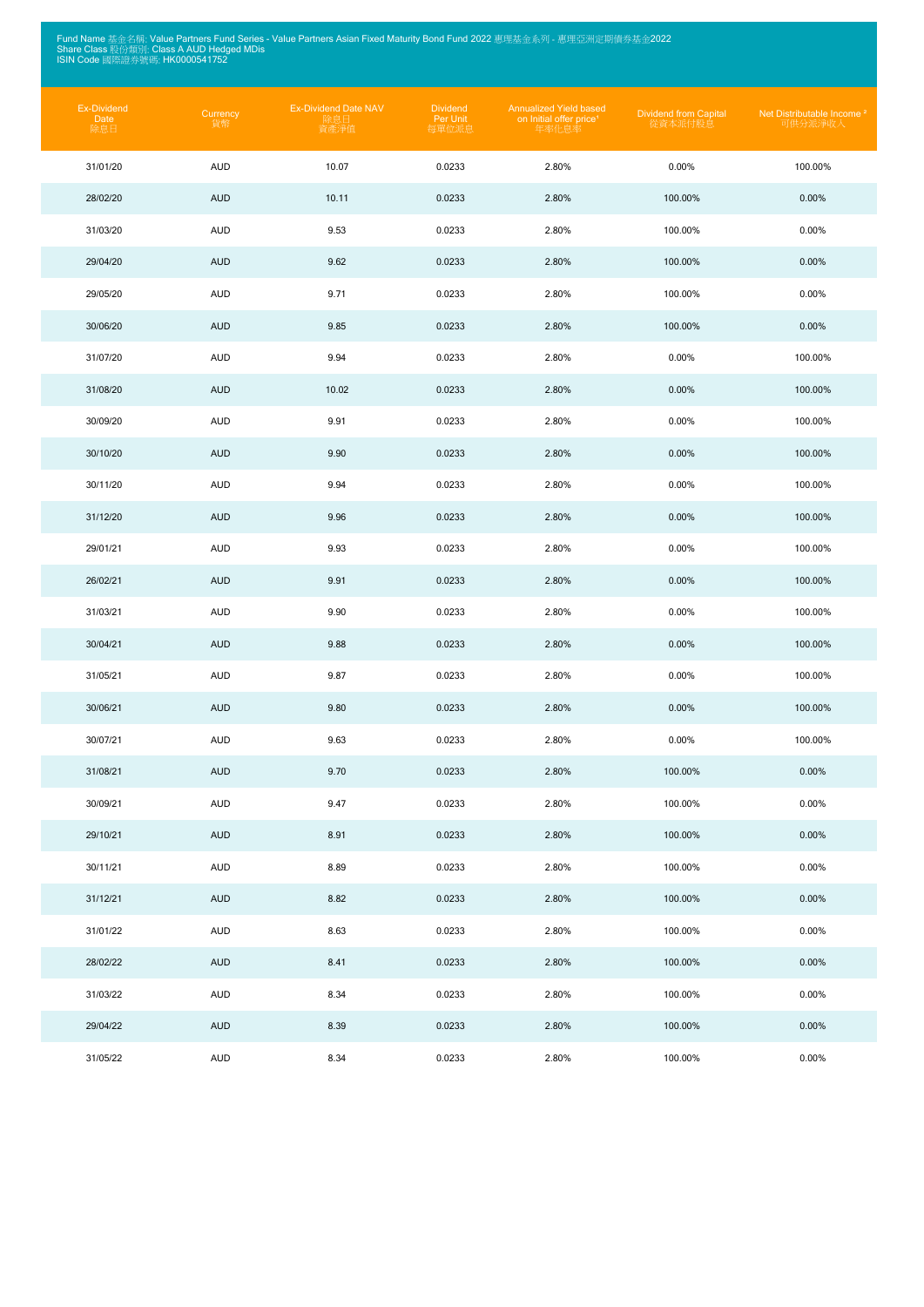Fund Name 基金名稱: Value Partners Fund Series - Value Partners Asian Fixed Maturity Bond Fund 2022 惠理基金系列 - 惠理亞洲定期債券基金2022<br>Share Class 股份類別: Class A HKD Unhedged MDis<br>ISIN Code 國際證券號碼: HK0000541778

| Ex-Dividend<br>Date<br>除息日 | Currency<br>貨幣 | <b>Ex-Dividend Date NAV</b><br>除息日<br>資產淨值 | <b>Dividend</b><br>Per Unit<br>每單位派息 | <b>Annualized Yield based</b><br>on Initial offer price <sup>1</sup><br>年率化息率 | <b>Dividend from Capital</b><br>從資本派付股息 | Net Distributable Income <sup>2</sup><br>可供分派淨收入 |
|----------------------------|----------------|--------------------------------------------|--------------------------------------|-------------------------------------------------------------------------------|-----------------------------------------|--------------------------------------------------|
| 31/01/20                   | <b>HKD</b>     | 10.01                                      | 0.0300                               | 3.60%                                                                         | 0.00%                                   | 100.00%                                          |
| 28/02/20                   | <b>HKD</b>     | 10.09                                      | 0.0300                               | 3.60%                                                                         | 0.00%                                   | 100.00%                                          |
| 31/03/20                   | <b>HKD</b>     | 9.49                                       | 0.0300                               | 3.60%                                                                         | 0.00%                                   | 100.00%                                          |
| 29/04/20                   | <b>HKD</b>     | 9.57                                       | 0.0300                               | 3.60%                                                                         | 0.00%                                   | 100.00%                                          |
| 29/05/20                   | <b>HKD</b>     | 9.68                                       | 0.0300                               | 3.60%                                                                         | 0.00%                                   | 100.00%                                          |
| 30/06/20                   | <b>HKD</b>     | 9.81                                       | 0.0300                               | 3.60%                                                                         | 0.00%                                   | 100.00%                                          |
| 31/07/20                   | <b>HKD</b>     | 9.89                                       | 0.0300                               | 3.60%                                                                         | 0.00%                                   | 100.00%                                          |
| 31/08/20                   | <b>HKD</b>     | 9.96                                       | 0.0300                               | 3.60%                                                                         | 91.21%                                  | 8.79%                                            |
| 30/09/20                   | <b>HKD</b>     | 9.84                                       | 0.0300                               | 3.60%                                                                         | 100.00%                                 | 0.00%                                            |
| 30/10/20                   | <b>HKD</b>     | 9.84                                       | 0.0300                               | 3.60%                                                                         | 100.00%                                 | 0.00%                                            |
| 30/11/20                   | <b>HKD</b>     | 9.87                                       | 0.0300                               | 3.60%                                                                         | 100.00%                                 | 0.00%                                            |
| 31/12/20                   | <b>HKD</b>     | 9.89                                       | 0.0300                               | 3.60%                                                                         | 73.68%                                  | 26.32%                                           |
| 29/01/21                   | <b>HKD</b>     | 9.86                                       | 0.0300                               | 3.60%                                                                         | 55.27%                                  | 44.73%                                           |
| 26/02/21                   | <b>HKD</b>     | 9.84                                       | 0.0300                               | 3.60%                                                                         | 14.94%                                  | 85.06%                                           |
| 31/03/21                   | <b>HKD</b>     | 9.85                                       | 0.0300                               | 3.60%                                                                         | 0.00%                                   | 100.00%                                          |
| 30/04/21                   | <b>HKD</b>     | 9.81                                       | 0.0300                               | 3.60%                                                                         | 0.00%                                   | 100.00%                                          |
| 31/05/21                   | <b>HKD</b>     | 9.79                                       | 0.0300                               | 3.60%                                                                         | 22.40%                                  | 77.60%                                           |
| 30/06/21                   | <b>HKD</b>     | 9.73                                       | 0.0300                               | 3.60%                                                                         | 0.00%                                   | 100.00%                                          |
| 30/07/21                   | <b>HKD</b>     | 9.56                                       | 0.0300                               | 3.60%                                                                         | 24.76%                                  | 75.24%                                           |
| 31/08/21                   | <b>HKD</b>     | 9.64                                       | 0.0300                               | 3.60%                                                                         | 100.00%                                 | 0.00%                                            |
| 30/09/21                   | <b>HKD</b>     | 9.42                                       | 0.0300                               | 3.60%                                                                         | 100.00%                                 | 0.00%                                            |
| 29/10/21                   | <b>HKD</b>     | 8.84                                       | 0.0300                               | 3.60%                                                                         | 100.00%                                 | 0.00%                                            |
| 30/11/21                   | <b>HKD</b>     | 8.84                                       | 0.0300                               | 3.60%                                                                         | 100.00%                                 | 0.00%                                            |
| 31/12/21                   | <b>HKD</b>     | 8.77                                       | 0.0300                               | 3.60%                                                                         | 100.00%                                 | 0.00%                                            |
| 31/01/22                   | <b>HKD</b>     | 8.58                                       | 0.0300                               | 3.60%                                                                         | 100.00%                                 | 0.00%                                            |
| 28/02/22                   | <b>HKD</b>     | 8.36                                       | 0.0300                               | 3.60%                                                                         | 100.00%                                 | 0.00%                                            |
| 31/03/22                   | <b>HKD</b>     | 8.31                                       | 0.0300                               | 3.60%                                                                         | 100.00%                                 | 0.00%                                            |
| 29/04/22                   | <b>HKD</b>     | 8.37                                       | 0.0300                               | 3.60%                                                                         | 100.00%                                 | 0.00%                                            |
| 31/05/22                   | <b>HKD</b>     | 8.31                                       | 0.0300                               | 3.60%                                                                         | 100.00%                                 | 0.00%                                            |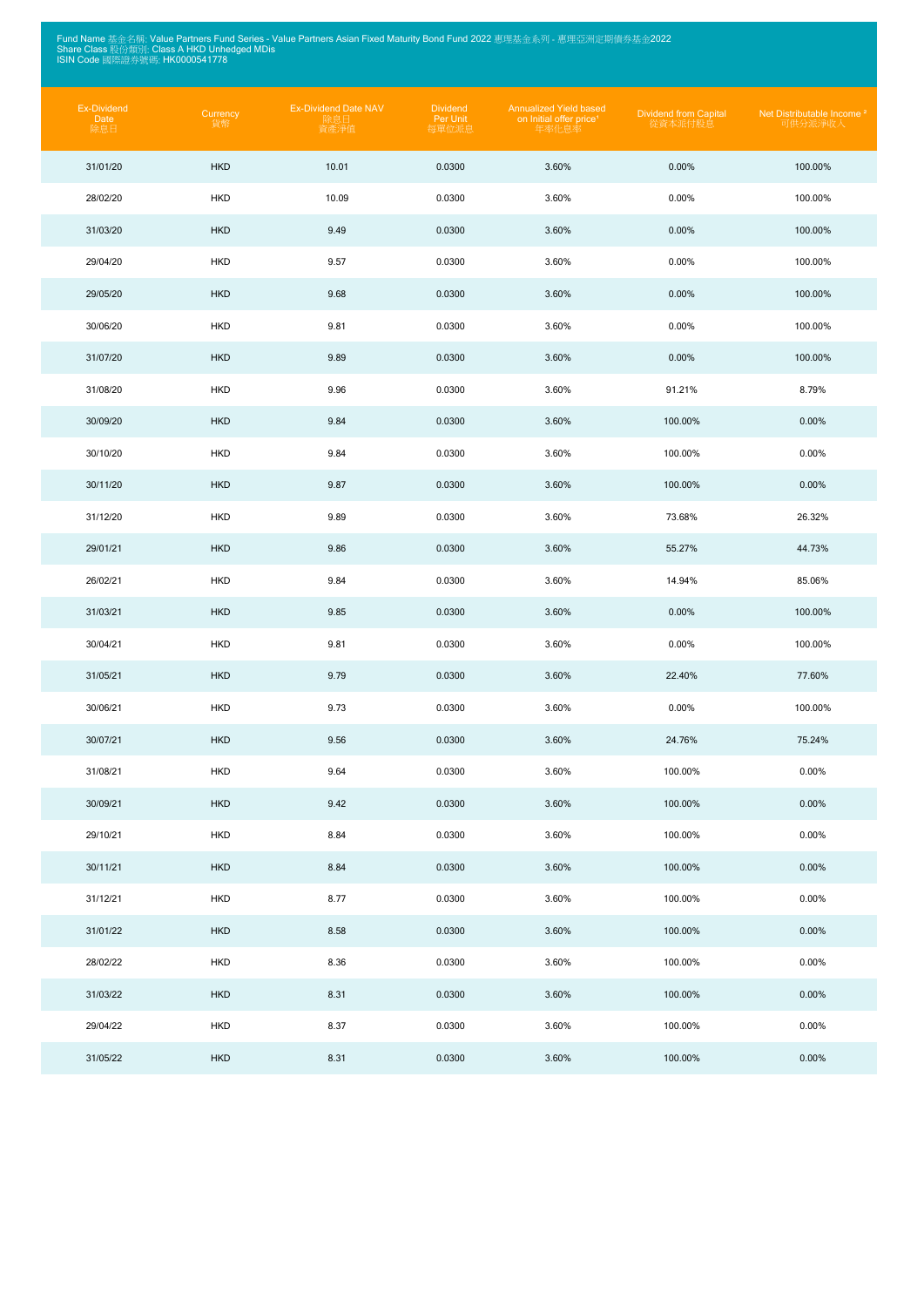Fund Name 基金名稱: Value Partners Fund Series - Value Partners Asian Fixed Maturity Bond Fund 2022 惠理基金系列 - 惠理亞洲定期債券基金2022<br>Share Class 股份類別: Class A RMB Hedged MDis<br>ISIN Code 國際證券號碼: HK0000541794

| Ex-Dividend<br>Date<br>除息日 | Currency<br>貨幣 | <b>Ex-Dividend Date NAV</b><br>除息日<br>資產淨值 | <b>Dividend</b><br>Per Unit<br>每單位派息 | <b>Annualized Yield based</b><br>on Initial offer price <sup>1</sup><br>年率化息率 | <b>Dividend from Capital</b><br>從資本派付股息 | Net Distributable Income <sup>2</sup><br>可供分派淨收入 |
|----------------------------|----------------|--------------------------------------------|--------------------------------------|-------------------------------------------------------------------------------|-----------------------------------------|--------------------------------------------------|
| 31/01/20                   | <b>CNH</b>     | 10.09                                      | 0.0350                               | 4.20%                                                                         | 0.00%                                   | 100.00%                                          |
| 28/02/20                   | <b>CNH</b>     | 10.14                                      | 0.0350                               | 4.20%                                                                         | 0.00%                                   | 100.00%                                          |
| 31/03/20                   | <b>CNH</b>     | 9.58                                       | 0.0350                               | 4.20%                                                                         | 12.53%                                  | 87.47%                                           |
| 29/04/20                   | <b>CNH</b>     | 9.66                                       | 0.0350                               | 4.20%                                                                         | 100.00%                                 | 0.00%                                            |
| 29/05/20                   | <b>CNH</b>     | 9.76                                       | 0.0350                               | 4.20%                                                                         | 100.00%                                 | 0.00%                                            |
| 30/06/20                   | <b>CNH</b>     | 9.91                                       | 0.0350                               | 4.20%                                                                         | 100.00%                                 | 0.00%                                            |
| 31/07/20                   | <b>CNH</b>     | 10.00                                      | 0.0350                               | 4.20%                                                                         | 0.00%                                   | 100.00%                                          |
| 31/08/20                   | <b>CNH</b>     | 10.08                                      | 0.0350                               | 4.20%                                                                         | 0.00%                                   | 100.00%                                          |
| 30/09/20                   | <b>CNH</b>     | 9.98                                       | 0.0350                               | 4.20%                                                                         | 0.00%                                   | 100.00%                                          |
| 30/10/20                   | <b>CNH</b>     | 9.99                                       | 0.0350                               | 4.20%                                                                         | 0.00%                                   | 100.00%                                          |
| 30/11/20                   | <b>CNH</b>     | 10.04                                      | 0.0350                               | 4.20%                                                                         | 0.00%                                   | 100.00%                                          |
| 31/12/20                   | <b>CNH</b>     | 10.07                                      | 0.0350                               | 4.20%                                                                         | 0.00%                                   | 100.00%                                          |
| 29/01/21                   | <b>CNH</b>     | 10.05                                      | 0.0350                               | 4.20%                                                                         | 0.00%                                   | 100.00%                                          |
| 26/02/21                   | <b>CNH</b>     | 10.04                                      | 0.0350                               | 4.20%                                                                         | 0.00%                                   | 100.00%                                          |
| 31/03/21                   | <b>CNH</b>     | 10.04                                      | 0.0350                               | 4.20%                                                                         | 0.00%                                   | 100.00%                                          |
| 30/04/21                   | <b>CNH</b>     | 10.04                                      | 0.0350                               | 4.20%                                                                         | 0.00%                                   | 100.00%                                          |
| 31/05/21                   | <b>CNH</b>     | 10.04                                      | 0.0350                               | 4.20%                                                                         | 0.00%                                   | 100.00%                                          |
| 30/06/21                   | <b>CNH</b>     | 9.98                                       | 0.0350                               | 4.20%                                                                         | 0.00%                                   | 100.00%                                          |
| 30/07/21                   | <b>CNH</b>     | 9.82                                       | 0.0350                               | 4.20%                                                                         | 0.00%                                   | 100.00%                                          |
| 31/08/21                   | <b>CNH</b>     | 9.89                                       | 0.0350                               | 4.20%                                                                         | 0.00%                                   | 100.00%                                          |
| 30/09/21                   | <b>CNH</b>     | 9.69                                       | 0.0350                               | 4.20%                                                                         | 0.00%                                   | 100.00%                                          |
| 29/10/21                   | <b>CNH</b>     | 9.12                                       | 0.0350                               | 4.20%                                                                         | 100.00%                                 | 0.00%                                            |
| 30/11/21                   | <b>CNH</b>     | 9.10                                       | 0.0350                               | 4.20%                                                                         | 100.00%                                 | 0.00%                                            |
| 31/12/21                   | <b>CNH</b>     | 9.06                                       | 0.0350                               | 4.20%                                                                         | 100.00%                                 | 0.00%                                            |
| 31/01/22                   | <b>CNH</b>     | 8.86                                       | 0.0350                               | 4.20%                                                                         | $0.00\%$                                | 100.00%                                          |
| 28/02/22                   | <b>CNH</b>     | 8.64                                       | 0.0350                               | 4.20%                                                                         | 100.00%                                 | 0.00%                                            |
| 31/03/22                   | <b>CNH</b>     | 8.59                                       | 0.0350                               | 4.20%                                                                         | 100.00%                                 | 0.00%                                            |
| 29/04/22                   | <b>CNH</b>     | 8.65                                       | 0.0350                               | 4.20%                                                                         | 100.00%                                 | 0.00%                                            |
| 31/05/22                   | <b>CNH</b>     | 8.60                                       | 0.0350                               | 4.20%                                                                         | 100.00%                                 | $0.00\%$                                         |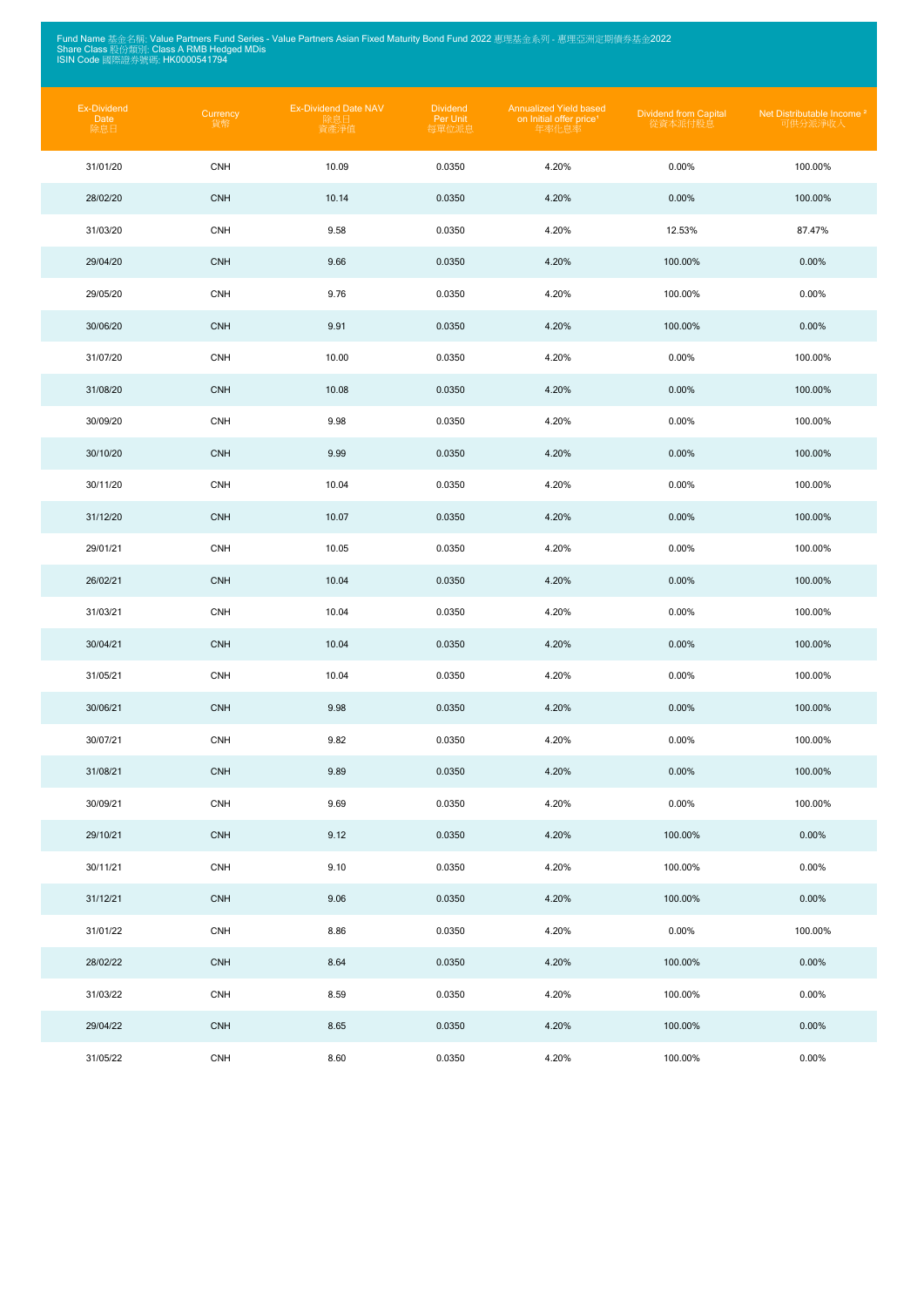Fund Name 基金名稱: Value Partners Fund Series - Value Partners Asian Fixed Maturity Bond Fund 2022 惠理基金系列 - 惠理亞洲定期債券基金2022<br>Share Class 股份類別: Class A RMB Unhedged MDis<br>ISIN Code 國際證券號碼: HK0000541802

| Ex-Dividend<br>Date<br>除息日 | Currency<br>貨幣 | <b>Ex-Dividend Date NAV</b><br>除息日<br>資產淨值 | <b>Dividend</b><br>Per Unit<br>每單位派息 | <b>Annualized Yield based</b><br>on Initial offer price <sup>1</sup><br>年率化息率 | <b>Dividend from Capital</b><br>從資本派付股息 | Net Distributable Income <sup>2</sup><br>可供分派淨收入 |
|----------------------------|----------------|--------------------------------------------|--------------------------------------|-------------------------------------------------------------------------------|-----------------------------------------|--------------------------------------------------|
| 31/01/20                   | <b>CNH</b>     | 10.01                                      | 0.0300                               | 3.60%                                                                         | 0.00%                                   | 100.00%                                          |
| 28/02/20                   | <b>CNH</b>     | 10.06                                      | 0.0300                               | 3.60%                                                                         | 0.00%                                   | 100.00%                                          |
| 31/03/20                   | <b>CNH</b>     | 9.66                                       | 0.0300                               | 3.60%                                                                         | 0.00%                                   | 100.00%                                          |
| 29/04/20                   | <b>CNH</b>     | 9.72                                       | 0.0300                               | 3.60%                                                                         | 0.00%                                   | 100.00%                                          |
| 29/05/20                   | <b>CNH</b>     | 9.94                                       | 0.0300                               | 3.60%                                                                         | 0.00%                                   | 100.00%                                          |
| 30/06/20                   | <b>CNH</b>     | 9.95                                       | 0.0300                               | 3.60%                                                                         | 0.00%                                   | 100.00%                                          |
| 31/07/20                   | <b>CNH</b>     | 9.92                                       | 0.0300                               | 3.60%                                                                         | 0.00%                                   | 100.00%                                          |
| 31/08/20                   | <b>CNH</b>     | 9.80                                       | 0.0300                               | 3.60%                                                                         | 73.02%                                  | 26.98%                                           |
| 30/09/20                   | <b>CNH</b>     | 9.63                                       | 0.0300                               | 3.60%                                                                         | 100.00%                                 | 0.00%                                            |
| 30/10/20                   | <b>CNH</b>     | 9.45                                       | 0.0300                               | 3.60%                                                                         | 100.00%                                 | 0.00%                                            |
| 30/11/20                   | <b>CNH</b>     | 9.31                                       | 0.0300                               | 3.60%                                                                         | 100.00%                                 | 0.00%                                            |
| 31/12/20                   | <b>CNH</b>     | 9.23                                       | 0.0300                               | 3.60%                                                                         | 73.90%                                  | 26.10%                                           |
| 29/01/21                   | <b>CNH</b>     | 9.13                                       | 0.0300                               | 3.60%                                                                         | 58.58%                                  | 41.42%                                           |
| 26/02/21                   | <b>CNH</b>     | 9.12                                       | 0.0300                               | 3.60%                                                                         | 21.45%                                  | 78.55%                                           |
| 31/03/21                   | <b>CNH</b>     | 9.24                                       | 0.0300                               | 3.60%                                                                         | 0.00%                                   | 100.00%                                          |
| 30/04/21                   | <b>CNH</b>     | 9.08                                       | 0.0300                               | 3.60%                                                                         | 0.00%                                   | 100.00%                                          |
| 31/05/21                   | <b>CNH</b>     | 8.91                                       | 0.0300                               | 3.60%                                                                         | 46.15%                                  | 53.85%                                           |
| 30/06/21                   | <b>CNH</b>     | 8.98                                       | 0.0300                               | 3.60%                                                                         | 0.00%                                   | 100.00%                                          |
| 30/07/21                   | <b>CNH</b>     | 8.82                                       | 0.0300                               | 3.60%                                                                         | 39.74%                                  | 60.26%                                           |
| 31/08/21                   | <b>CNH</b>     | 8.87                                       | 0.0300                               | 3.60%                                                                         | 100.00%                                 | 0.00%                                            |
| 30/09/21                   | <b>CNH</b>     | 8.68                                       | 0.0300                               | 3.60%                                                                         | 100.00%                                 | 0.00%                                            |
| 29/10/21                   | <b>CNH</b>     | 8.05                                       | 0.0300                               | 3.60%                                                                         | 100.00%                                 | 0.00%                                            |
| 30/11/21                   | <b>CNH</b>     | 8.01                                       | 0.0300                               | 3.60%                                                                         | 100.00%                                 | 0.00%                                            |
| 31/12/21                   | <b>CNH</b>     | 7.92                                       | 0.0300                               | 3.60%                                                                         | 100.00%                                 | 0.00%                                            |
| 31/01/22                   | <b>CNH</b>     | 7.77                                       | 0.0300                               | 3.60%                                                                         | 100.00%                                 | 0.00%                                            |
| 28/02/22                   | <b>CNH</b>     | 7.47                                       | 0.0300                               | 3.60%                                                                         | 100.00%                                 | 0.00%                                            |
| 31/03/22                   | <b>CNH</b>     | 7.46                                       | 0.0300                               | 3.60%                                                                         | 100.00%                                 | 0.00%                                            |
| 29/04/22                   | <b>CNH</b>     | 7.80                                       | 0.0300                               | 3.60%                                                                         | 100.00%                                 | 0.00%                                            |
| 31/05/22                   | <b>CNH</b>     | 7.82                                       | 0.0300                               | 3.60%                                                                         | 100.00%                                 | 0.00%                                            |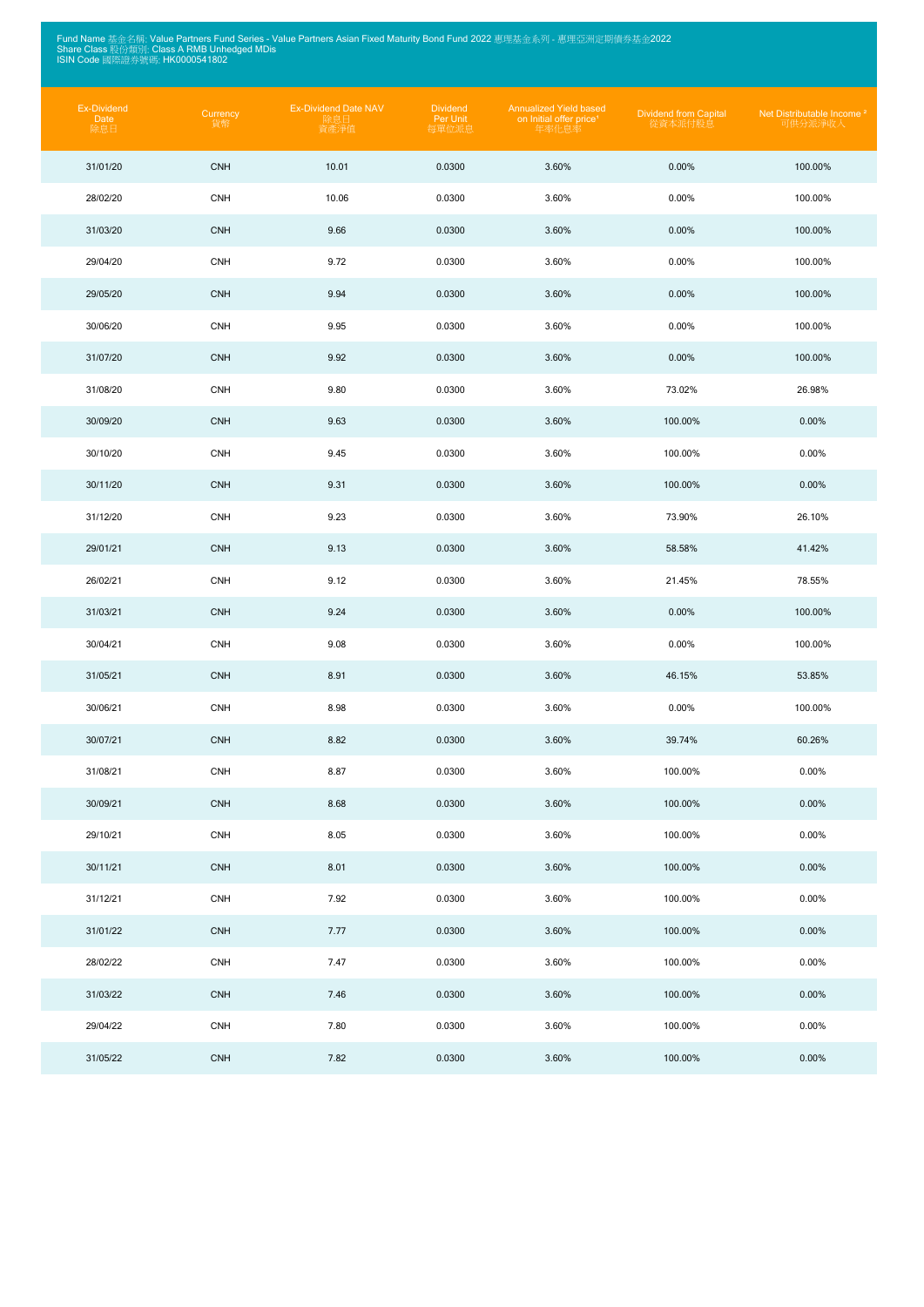Fund Name 基金名稱: Value Partners Fund Series - Value Partners Asian Fixed Maturity Bond Fund 2022 惠理基金系列 - 惠理亞洲定期債券基金2022<br>Share Class 股份類別: Class A USD Unhedged MDis<br>ISIN Code 國際證券號碼: HK0000541810

| Ex-Dividend<br>Date<br>除息日 | Currency<br>貨幣 | <b>Ex-Dividend Date NAV</b><br>除息日<br>資產淨值 | <b>Dividend</b><br>Per Unit<br>每單位派息 | Annualized Yield based<br>on Initial offer price <sup>1</sup><br>年率化息率 | <b>Dividend from Capital</b><br>從資本派付股息 | Net Distributable Income <sup>2</sup><br>可供分派淨收入 |
|----------------------------|----------------|--------------------------------------------|--------------------------------------|------------------------------------------------------------------------|-----------------------------------------|--------------------------------------------------|
| 31/01/20                   | <b>USD</b>     | 10.09                                      | 0.0300                               | 3.60%                                                                  | 0.00%                                   | 100.00%                                          |
| 28/02/20                   | <b>USD</b>     | 10.13                                      | 0.0300                               | 3.60%                                                                  | 0.00%                                   | 100.00%                                          |
| 31/03/20                   | <b>USD</b>     | 9.58                                       | 0.0300                               | 3.60%                                                                  | 0.00%                                   | 100.00%                                          |
| 29/04/20                   | <b>USD</b>     | 9.66                                       | 0.0300                               | 3.60%                                                                  | 0.00%                                   | 100.00%                                          |
| 29/05/20                   | <b>USD</b>     | 9.77                                       | 0.0300                               | 3.60%                                                                  | 0.00%                                   | 100.00%                                          |
| 30/06/20                   | <b>USD</b>     | 9.90                                       | 0.0300                               | 3.60%                                                                  | 0.00%                                   | 100.00%                                          |
| 31/07/20                   | <b>USD</b>     | 9.99                                       | 0.0300                               | 3.60%                                                                  | 0.00%                                   | 100.00%                                          |
| 31/08/20                   | <b>USD</b>     | 10.06                                      | 0.0300                               | 3.60%                                                                  | 85.15%                                  | 14.85%                                           |
| 30/09/20                   | <b>USD</b>     | 9.94                                       | 0.0300                               | 3.60%                                                                  | 100.00%                                 | 0.00%                                            |
| 30/10/20                   | <b>USD</b>     | 9.93                                       | 0.0300                               | 3.60%                                                                  | 100.00%                                 | 0.00%                                            |
| 30/11/20                   | <b>USD</b>     | 9.97                                       | 0.0300                               | 3.60%                                                                  | 100.00%                                 | 0.00%                                            |
| 31/12/20                   | <b>USD</b>     | 9.99                                       | 0.0300                               | 3.60%                                                                  | 70.64%                                  | 29.36%                                           |
| 29/01/21                   | <b>USD</b>     | 9.95                                       | 0.0300                               | 3.60%                                                                  | 54.68%                                  | 45.32%                                           |
| 26/02/21                   | <b>USD</b>     | 9.93                                       | 0.0300                               | 3.60%                                                                  | 13.72%                                  | 86.28%                                           |
| 31/03/21                   | <b>USD</b>     | 9.91                                       | 0.0300                               | 3.60%                                                                  | 0.00%                                   | 100.00%                                          |
| 30/04/21                   | <b>USD</b>     | 9.89                                       | 0.0300                               | 3.60%                                                                  | 0.00%                                   | 100.00%                                          |
| 31/05/21                   | <b>USD</b>     | 9.88                                       | 0.0300                               | 3.60%                                                                  | 16.42%                                  | 83.58%                                           |
| 30/06/21                   | <b>USD</b>     | 9.80                                       | 0.0300                               | 3.60%                                                                  | $0.00\%$                                | 100.00%                                          |
| 30/07/21                   | <b>USD</b>     | 9.63                                       | 0.0300                               | 3.60%                                                                  | 23.34%                                  | 76.66%                                           |
| 31/08/21                   | <b>USD</b>     | 9.69                                       | 0.0300                               | 3.60%                                                                  | 100.00%                                 | 0.00%                                            |
| 30/09/21                   | <b>USD</b>     | 9.47                                       | 0.0300                               | 3.60%                                                                  | 100.00%                                 | 0.00%                                            |
| 29/10/21                   | <b>USD</b>     | 8.90                                       | 0.0300                               | 3.60%                                                                  | 100.00%                                 | 0.00%                                            |
| 30/11/21                   | <b>USD</b>     | 8.87                                       | 0.0300                               | 3.60%                                                                  | 100.00%                                 | 0.00%                                            |
| 31/12/21                   | <b>USD</b>     | 8.81                                       | 0.0300                               | 3.60%                                                                  | 100.00%                                 | 0.00%                                            |
| 31/01/22                   | <b>USD</b>     | 8.61                                       | 0.0300                               | 3.60%                                                                  | 100.00%                                 | 0.00%                                            |
| 28/02/22                   | <b>USD</b>     | 8.38                                       | 0.0300                               | 3.60%                                                                  | 100.00%                                 | 0.00%                                            |
| 31/03/22                   | <b>USD</b>     | 8.31                                       | 0.0300                               | 3.60%                                                                  | 100.00%                                 | 0.00%                                            |
| 29/04/22                   | <b>USD</b>     | 8.35                                       | 0.0300                               | 3.60%                                                                  | 100.00%                                 | 0.00%                                            |
| 31/05/22                   | <b>USD</b>     | 8.29                                       | 0.0300                               | 3.60%                                                                  | 100.00%                                 | 0.00%                                            |